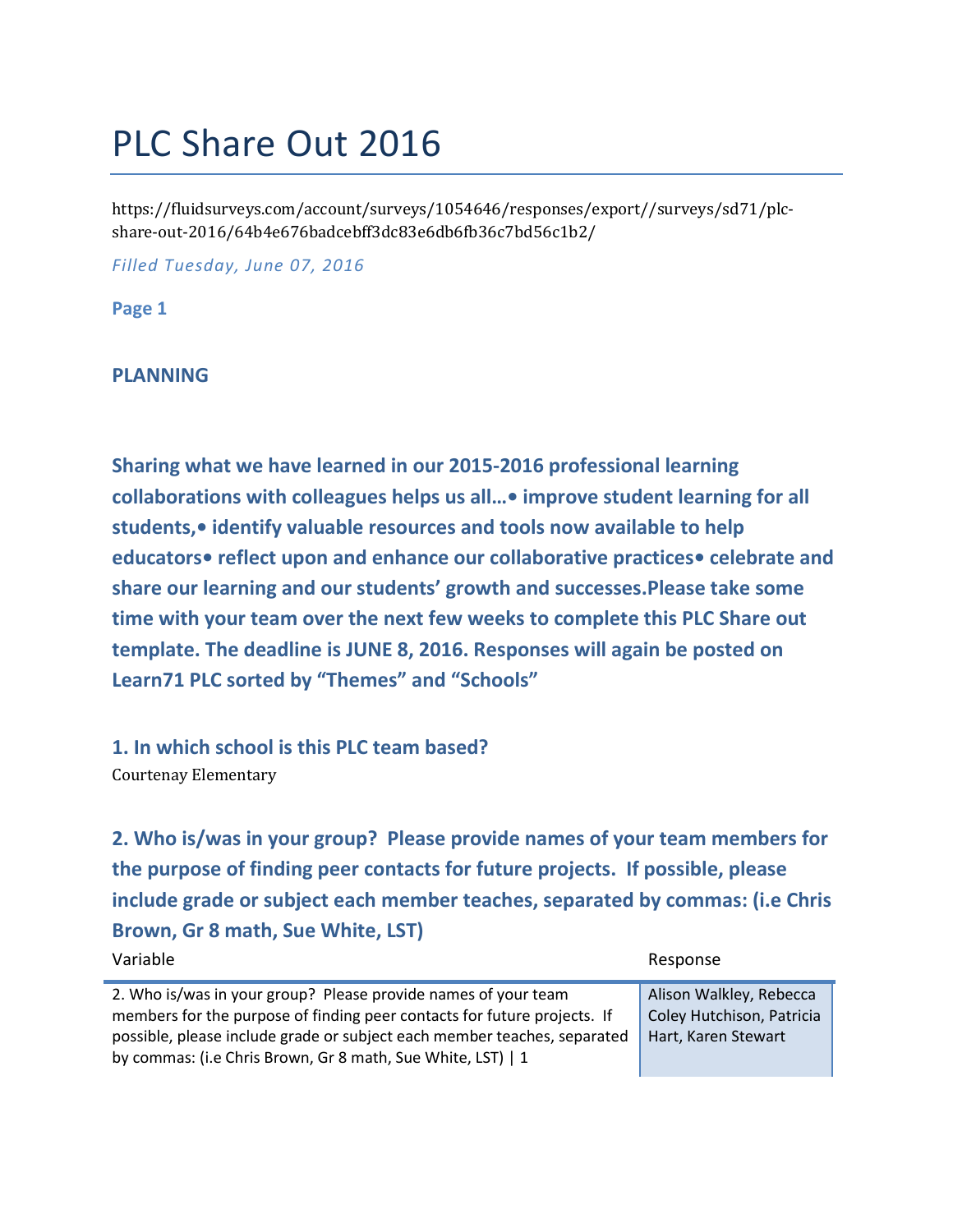**3. If possible, please provide a key contact person(s) who would be willing to answer questions about your project in the event that another educator or group wants to pursue a similar inquiry.**

Variable Response

Rebecca **Coley** 

3. If possible, please provide a key contact person(s) who would be willing to answer questions about your project in the event that another educator or group wants to pursue a similar inquiry. | Key contact

### **4. Planning: What is/was your Inquiry Question?**

How can play based learning be used to increase student engagement and comprehension?

# **5. To what student need are/were you responding? What student learning issue did your team focus upon or seek to improve?**

Engagement and comprehension

#### **ACTING**

## **6. What actions/interventions/strategies did you or will you implement or explore?**

hands on learning, experiential learning, learning through play, multi-age activities, methods of documenting play based learning

#### **7. What resources, materials, links, tools, experts, or research did you use?**

Please provide details so others may easily access those same resources in their similiar inquiries.

Sharing our own ideas and expertise within the group, LRC, online resources, and built on work done within PLC last year.

## **7a. Did your team or school co-create any new tools, assessments, learning resources or materials as a result of your inquiry?** Yes

## **7b. If yes, for what grade level or subject area are they best suited?**

Multi-age play activities, cross-curricular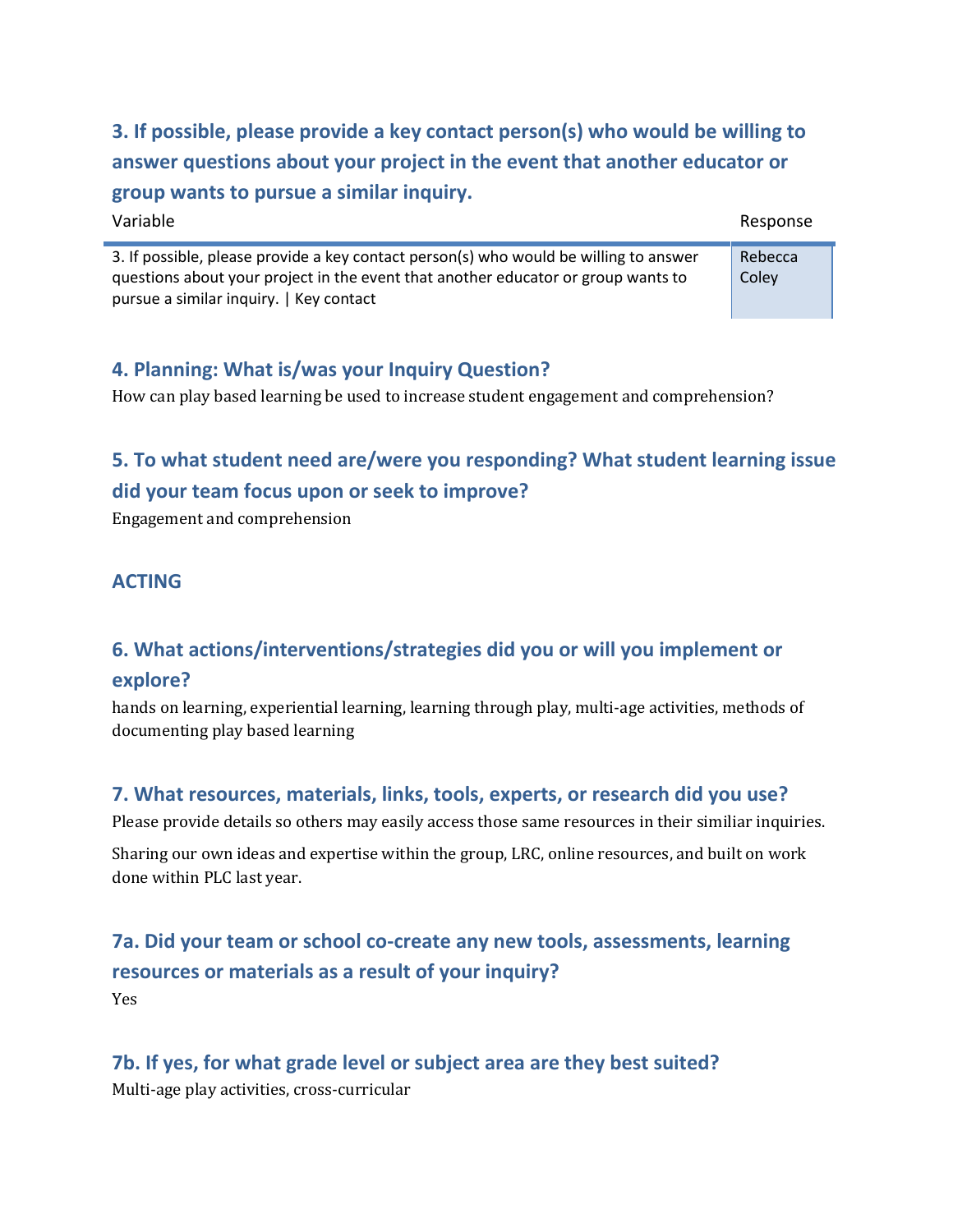**7c. If these tools, assessments, rubrics or materials could/will be made accessible for other educators, where will they be located? (i.e. LRC, online links, at your school?)** Shared with staff and given to AO

#### **OBSERVING**

**8. What are/were the results of your inquiry/implementation/project on student learning? What changes, if any, did you see in student learning, behavior or engagement that correlates to your team's interventions?** increased engagement and comprehension and joy in learning.

**9. What types of information/observations/data did you monitor or collect to confirm whether or not your intervention is/was working? (i.e. qualitative, anecdotal, quantitative sources: surveys, student journaling or student work, changes in attendance or behavioral incidents, before/after videos, test scores, DART, observational checklists, student self-evaluations, interviews, completions rates.)**

photos, videos, and interviews of students during and after activities.

# **10. What were some of the student learning highlights that your team shared that could be shared with others? What student successes/stories stood out for you?**

Play based learning is effective with all ages, including the upper intermediate grades. Play based learning brought joy back into learning and teaching. Cross collaboration opened up our own thinking and increased our engagement as teachers.

**11. If you feel your initiative did not improve student learning at this point in time, why do you think that might be? Can you identify any impeding factors? What advice would you give peers who are exploring similar issues to help them avoid these impediments?**

(No response)